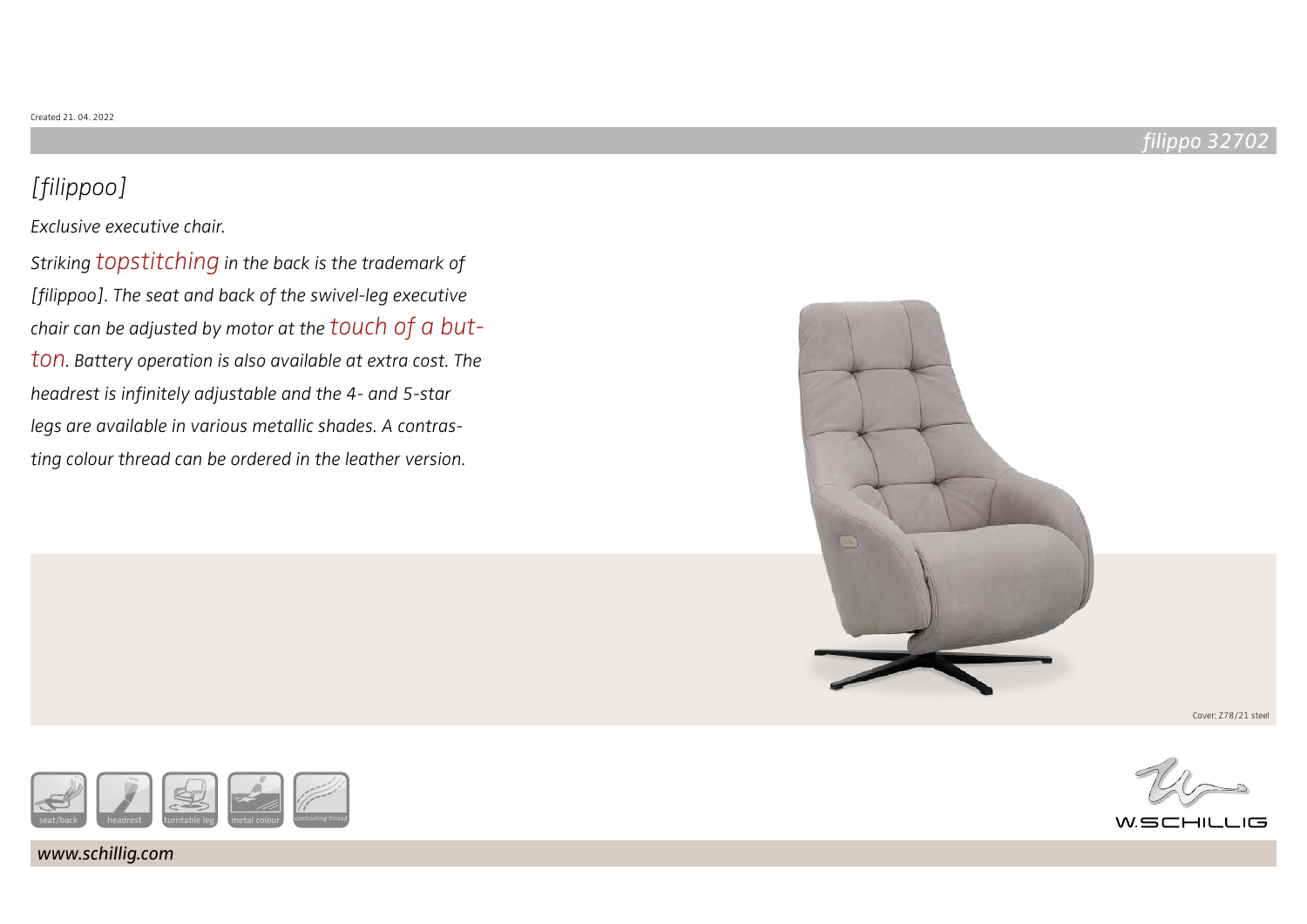#### Created 21. 04. 2022

filippo 32702

### Armchairs



individual armchair incl. motor function

**item no. for fct. w/ battery pack = AKKU** (surcharge) 76/95/108/46

### Accessories

**SX** 

حهجه

5-spoke-metal-leg no surcharge

 $\mathcal{U}_{\textrm{min}}$ w.schillig



All specified dimensions are approximate in width/depth/height/seat height. We would like to point out that deviations of +/- 2 cm may occur depending on the filling material used and its upholstering. Please contact us if you would like more detailed information. We reserve the right to make technical changes.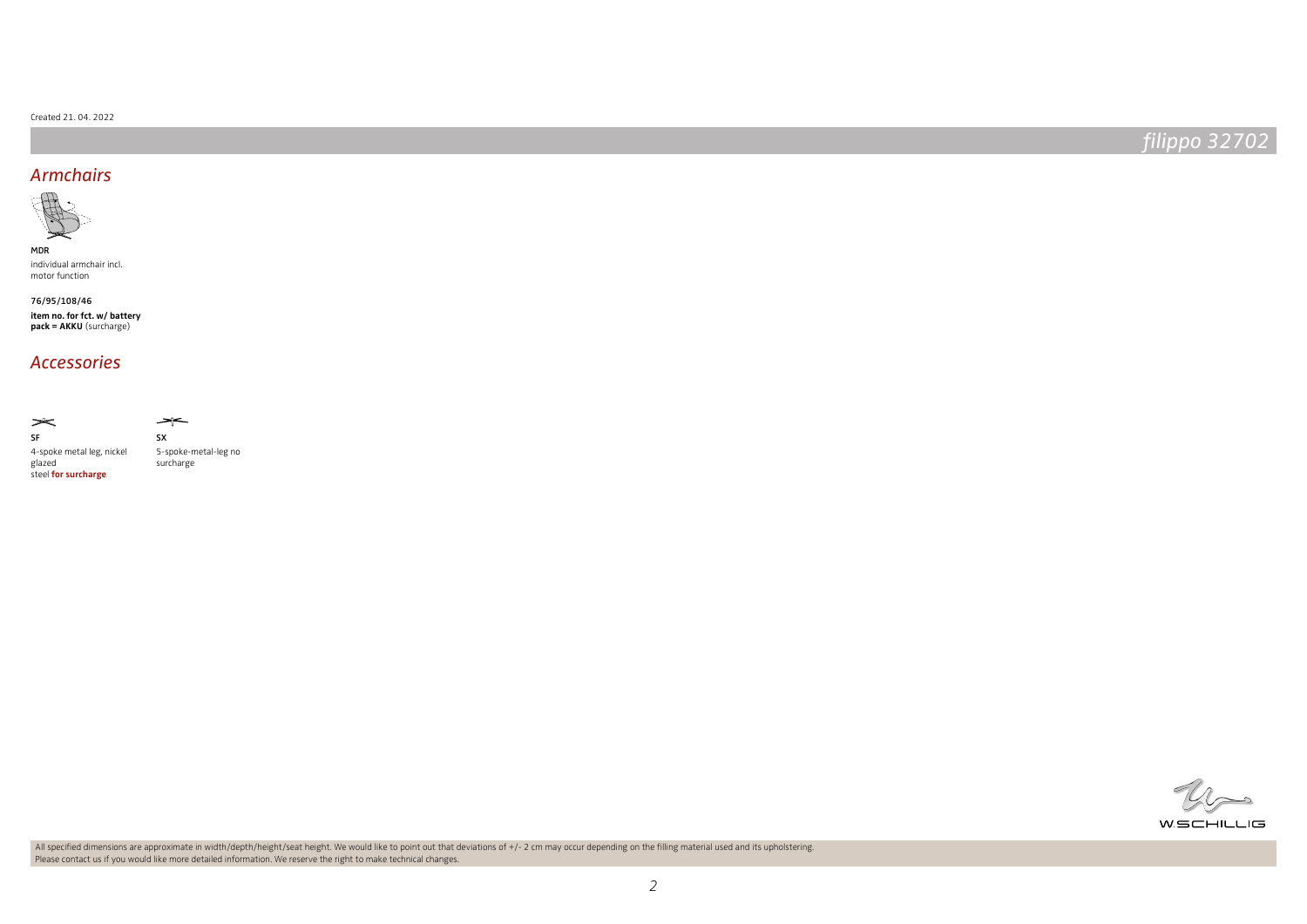#### Created 21. 04. 2022

## **Flexible headrest**

Every article is equipped with stageless headrest adjustment for standard.





For surcharge the function is available with battery pack.

**Contrasting thread** In some leather and fabric colours this model can be supplied with a



contrasting-coloured thread, at no surcharge.

**Metal colours for legs** The 5-star base F 99 can be ordered in polished chrome, silver, bronze or

black. Please indicate the desired look when placing your order.





filippo 3270

Order checklist

surcharge (art. no. SF).

- Cover
- Leg design
- Metal colour for legs
- Seat- /back adjustment by motor with
- battery pack (surcharge)
- Contrasting thread

- 
- 
- 
- 
- 
- 

### WSCHILLIG

### Order information

#### **Adjustment by motor:**

Please pay attention that with using the adjustment by motor with battery pack the battery has to be charged completely every 4 to 6 weeks, also if the function wasn't used regularly..

#### **Rotary limitation:**

The armchairs with stream supply by net cable are defeated by a rotary limitation to maximum 355° what serves for the protection of the net cable.

#### **Seam appearance:**

Decorative, felled or double seams may appear different in fabric and leather versions. For manufacturing reasons, seams may be left out of the fabric version or replaced with simple seams.

#### **Contrasting thread:**

This model is available in leather and some fabric colours with contrasting colour thread on request at no extra charge. You will find the specified colours on the cover sheet of the individual leather qualities in our fabric/leather trolley. Please always state the contrast thread number, otherwise it will be delivered tone in tone.

**All of the dimensions given are approximate dimensions in cm. We reserve the right to make changes. Dimensions are given as follows: width/depth/height/seat height. The swivel legs protrude. The dimensions are given excluding this protrusion.**

Seat depth: approx. **53 cm** Seat depth with function: approx. **99 cm** Overall depth with function: ca. **158 cm** Seat width front: approx. **51 cm** Armpart height: approx. **61 cm**

#### Armpart width: approx. **12 cm**

**Crease formation:** Fabric and leather stretch to a lesser or larger extent under the influence of body weight, which can lead to the formation of creases in the cover. This visual change does not affect use, function and life span and it is not a defect.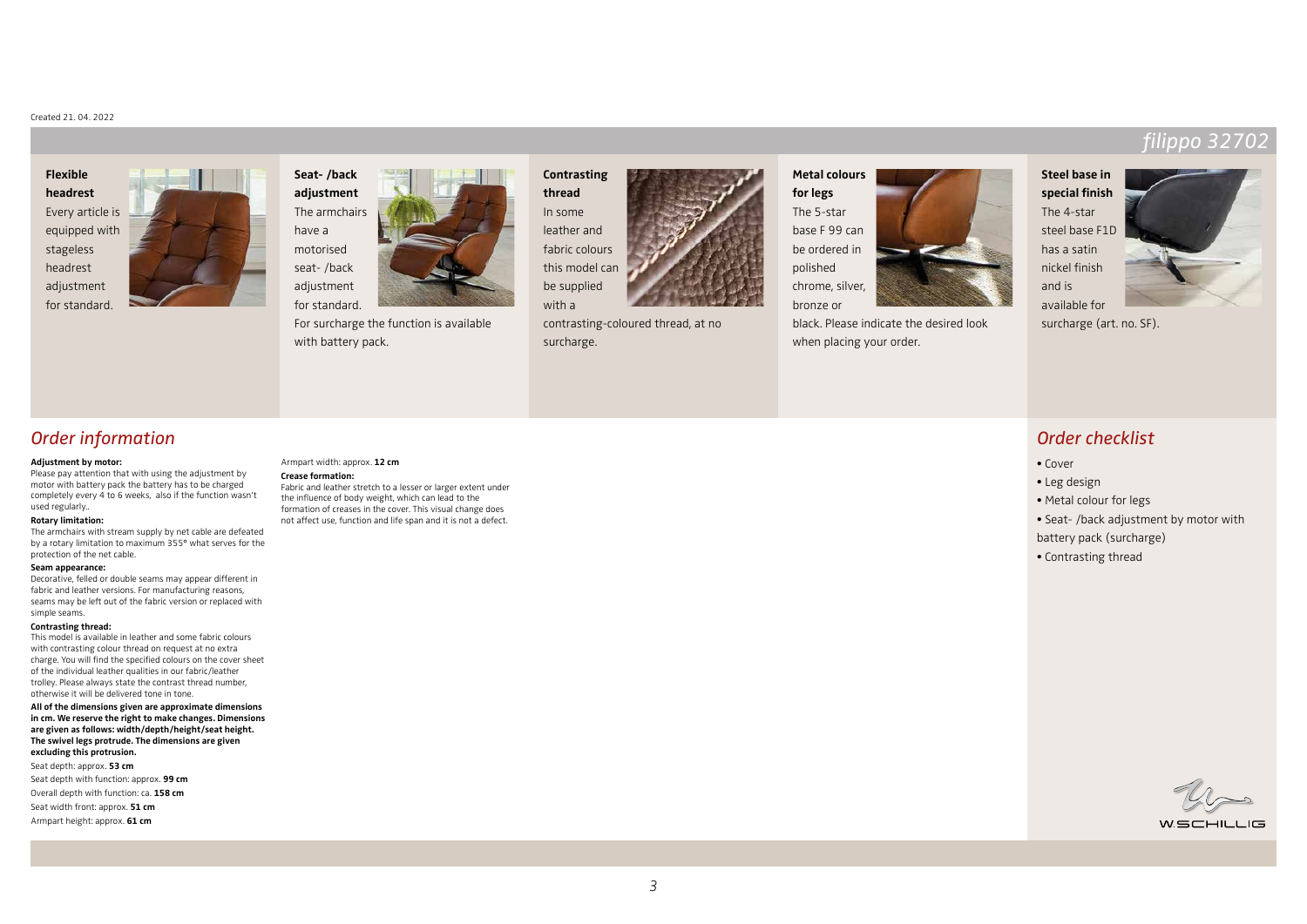### Upholstered furniture frame structure

**1. Frame** - metal construction

- **2. Seat suspension** with permanently elastic wave springs
- **3. Seat upholstery structure** of **ergo**-PUR-foam with diolen cover
- **4. Back suspension** with suspension
- **5. Back upholstery structure** of **ergo**-PUR-foam with diolen cover

### **Upholstered furniture made with passion.**

Your model is the product of German design and engineering. The family-owned company W.SCHILLIG has more than 70 years' experience of technical skill, trend-setting ideas, attractive design and know-how from Germany. The result is upholstered furniture that guarantees first class comfort and attention to detail. We keep sustainability and protection of resources in mind when choosing the materials we use.





### 5-spoke base **diff. metal col.** F 99 4-spoke leg, **surcharge** satin nickel F 1D

#### **Metal colours:**

Some of the metal legs are available in different metal colours. Please indicate the colour when ordering.

#### **Powder-coated:**

The colours M21 silver, M56 bronze, M95 anthracite and M99 black are powder-coated.

### Available metal colours





 $W$ SCHILLIG

# www.schillig.com  $A$  $0$  $0$  $0$  $1$ in